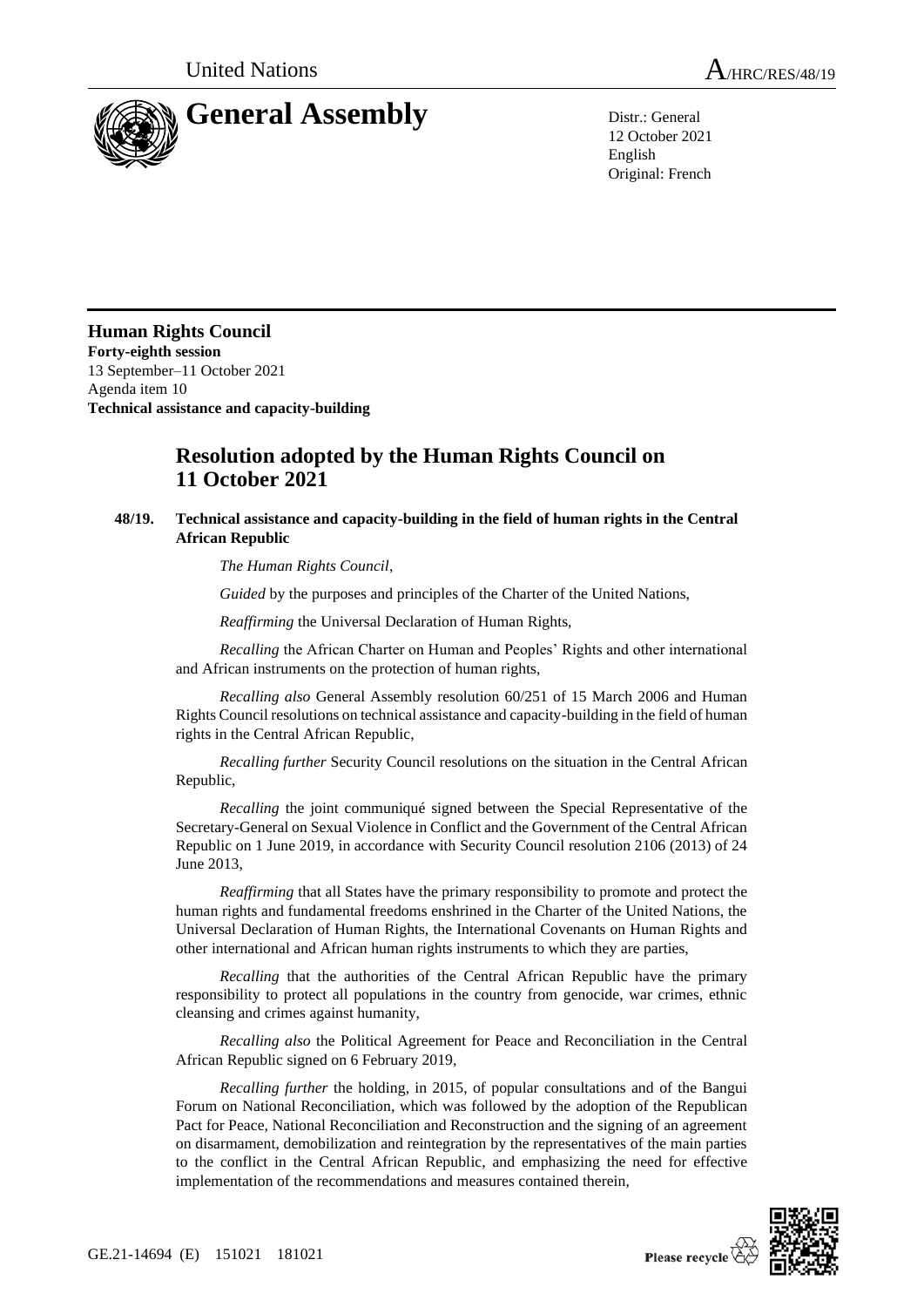*Reaffirming* its commitment to the sovereignty, independence, unity and territorial integrity of the Central African Republic,

*Commending* the Government of the Central African Republic for its efforts to combat the coronavirus disease (COVID-19) pandemic, and welcoming the multifaceted support provided by the United Nations Multidimensional Integrated Stabilization Mission in the Central African Republic, the United Nations country team and international partners in order to prevent and test for the disease, curb its spread, reduce the number of infections and isolate the sick, while remaining concerned about the health, social, economic and humanitarian consequences of the disease,

*Deeply concerned* about the security situation in the Central African Republic, which remains very unstable, and condemning in particular the abuses that continue to be committed by the parties to the conflict in violation of the Peace Agreement of 6 February 2019, in Bangui and elsewhere in the country, against civilians, United Nations peacekeepers, humanitarian personnel, journalists and health workers,

*Taking note* of the joint report issued on 4 August 2021 by the United Nations Multidimensional Integrated Stabilization Mission in the Central African Republic and the Office of the United Nations High Commissioner for Human Rights on violations of human rights and international humanitarian law in the Central African Republic during the election period from July 2020 to June 2021,

*Condemning* the surge in attacks on humanitarian and medical personnel and on civilian and humanitarian facilities and infrastructure, the unlawful taxation of humanitarian aid by armed groups in a context where the number of displaced persons is increasing and the number of refugees remains high, and the fact that more than half of the population, or some 2.8 million Central Africans, continues to need humanitarian assistance in order to survive,

*Recalling* the need for the Government of the Central African Republic, the international community and humanitarian actors to support the safe, dignified and sustainable voluntary return of displaced persons and refugees and to ensure that they are returned and received in conditions allowing for safe, dignified and sustainable resettlement,

*Welcoming* the efforts of subregional organizations in the ongoing mediation process, as well as the humanitarian assistance provided by the States members of these organizations to the population of the Central African Republic,

*Welcoming also* the non-operational and operational military training missions for the Central African armed forces conducted by the European Union and the United Nations Multidimensional Integrated Stabilization Mission in the Central African Republic,

*Recalling* that the international forces present in the Central African Republic must act, in carrying out their duties, with full respect for the applicable provisions of international law, particularly international humanitarian law, international human rights law and international refugee law, expressing its concern at the allegations of sexual abuse and other human rights violations that may have been committed by the parties to the conflict, noting with satisfaction that the Government of the Central African Republic has established a special commission of inquiry to conduct an independent, transparent and thorough investigation of these allegations to ensure that those responsible for such acts are brought to justice, welcoming the commitment by the Secretary-General to strictly enforce the zerotolerance policy of the United Nations on sexual exploitation and abuse, and noting with appreciation the signing on 3 September 2018 of the protocol on information-sharing and reporting of sexual exploitation and abuse,

*Stressing* the urgent and imperative need to end impunity in the Central African Republic, to bring to justice the perpetrators of human rights violations and abuses and violations of international humanitarian law and to reject any general amnesty for such persons, and the need to bolster national judicial mechanisms to ensure that they are held to account,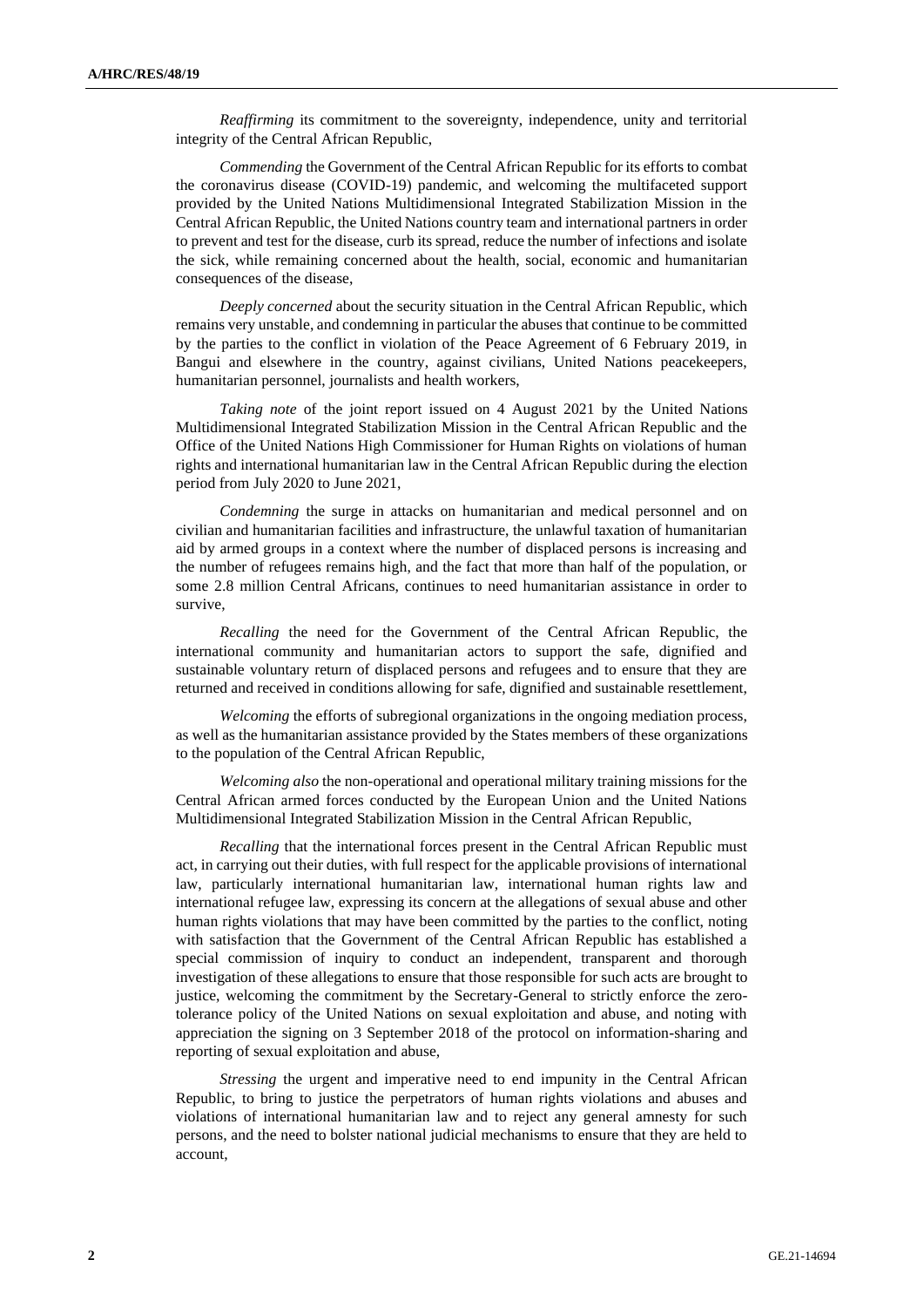*Stressing also* the primary responsibility of the national authorities to create the conditions necessary to carry out prompt, impartial and transparent investigations, to conduct credible prosecutions, to render judgments efficiently and independently, and to protect victims and at-risk persons against reprisals of any kind, and calling upon international partners, including the United Nations Multidimensional Integrated Stabilization Mission in the Central African Republic, within its mandate, to support the Central African authorities to this end,

*Recalling* that the international commission of inquiry tasked with investigating allegations of violations of international humanitarian law and international human rights law and of human rights abuses in the Central African Republic concluded that, since January 2013, the main parties to the conflict had committed violations and abuses that may constitute war crimes and crimes against humanity,

*Stressing* the importance of pursuing investigations into allegations of violations of international humanitarian law and international human rights law and of human rights abuses to complement the work of the international commission of inquiry and the report on the mapping exercise documenting serious violations of international human rights law and international humanitarian law committed in the territory of the Central African Republic between January 2003 and December 2015 prepared by the United Nations Multidimensional Integrated Stabilization Mission in the Central African Republic and the Office of the United Nations High Commissioner for Human Rights,

*Welcoming* the holding of the most recent presidential and legislative elections and calling for the free and transparent conduct of the forthcoming local and municipal elections in 2022, the organization of which should involve efforts to ensure the safe return of refugees and internally displaced persons,

*Stressing* that the preparations for the holding of local and municipal elections in 2022 must include an effective framework for consultations among political actors, civil society and other relevant stakeholders in the country, with the support of the guarantors and facilitators of the Peace Agreement of 6 February 2019 and the international community, for an open and inclusive dialogue aimed at seeking consensus and restoring confidence among the various actors,

1. *Strongly condemns* all human rights abuses and violations and violations of international humanitarian law, including killings, acts of torture and other cruel, inhuman or degrading treatment or punishment, conflict-related and gender-based sexual violence, abductions, arbitrary arrests and deprivation of liberty, extortion and looting, the recruitment and use of children, the occupation of schools and attacks on schools, on the injured and the sick, on medical personnel and on health centres and medical vehicles, the denial of humanitarian assistance, the illegal destruction of property and all violations committed against civilians, in particular populations in situations of vulnerability, including women, children and displaced persons, and stresses that those responsible for such violations and abuses must be held accountable for their actions and brought to justice;

2. *Also strongly condemns* the targeted attacks launched by armed groups against civilians, humanitarian workers, health workers, humanitarian supplies and United Nations personnel, and urges armed groups to observe an immediate ceasefire in accordance with their commitment under the Peace Agreement of 6 February 2019;

3. *Reiterates* its call for an immediate end to all abuses and violations of human rights and violations of international humanitarian law committed by all parties, for strict respect for all human rights and all fundamental freedoms and for the re-establishment of the rule of law in the country;

4. *Expresses deep concern* at the humanitarian situation, stresses that insecurity and lack of funding constitute obstacles to the safe, unhindered delivery of humanitarian assistance, calls upon the international community to offer greater support for humanitarian assistance and stabilization efforts in the country, and requests all parties to authorize and facilitate rapid, safe and unhindered access for humanitarian aid and humanitarian workers to the entire national territory, including by strengthening security on the roads;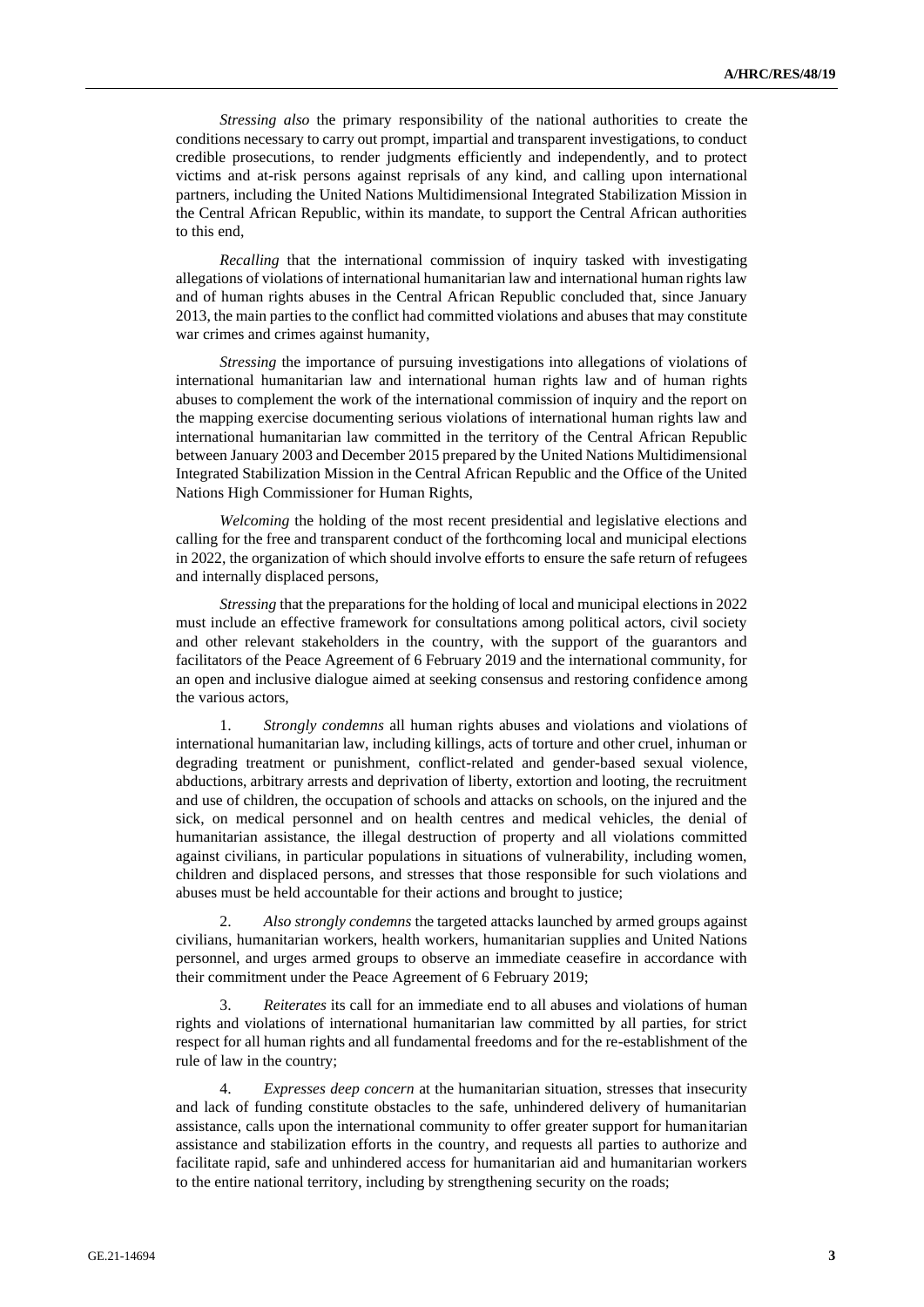5. *Calls upon* the Government of the Central African Republic, political and religious leaders and civil society organizations to undertake coordinated public action to prevent incitement to violence, including on ethnic and religious grounds, and recalls that individuals or entities who engage in or provide support for acts that undermine the peace, stability and security of the Central African Republic, threaten or impede the political stabilization and reconciliation process, target civilians or attack peacekeepers, incite others to violence, including intercommunity violence, or to hatred, particularly on ethnic or religious grounds, or to sexual or gender-based violence, or who prepare, commit or order the commission of acts that are contrary to human rights and international humanitarian law, recruit children for use in armed conflict, or impede the delivery or distribution of or access to humanitarian assistance may be sanctioned by the Security Council;

6. *Welcomes* the report of the Independent Expert on the situation of human rights in the Central African Republic<sup>1</sup> and the recommendations contained therein;

7. *Calls upon* the authorities of the Central African Republic to fulfil expeditiously the commitments undertaken in 2019 with the signing of the joint communiqué between the United Nations and the Government of the Central African Republic with a view to combating sexual violence in conflict;

8. *Urges* all parties in the Central African Republic to protect all civilians, in particular women and children, against sexual and gender-based violence;

9. *Calls upon* the authorities of the Central African Republic to provide support to the National Observatory for Gender Parity and to strengthen the organization and operations of the National Commission on Human Rights and Fundamental Freedoms, the High Council for Communication, the High Authority for Good Governance, the National Committee on the Prevention and Punishment of the Crime of Genocide, War Crimes, Crimes against Humanity and All Forms of Discrimination, and other State institutions working for the promotion, protection and fulfilment of human rights, the fight against corruption and the promotion of democracy and good governance;

10. *Encourages* the United Nations Multidimensional Integrated Stabilization Mission in the Central African Republic to resolutely implement, in support of the authorities of the Central African Republic and as provided in its mandate, a proactive and effective approach to the protection of civilians, and to lend the necessary assistance to the work of the Special Criminal Court;

11. *Encourages* the United Nations and the countries contributing troops to the United Nations Multidimensional Integrated Stabilization Mission in the Central African Republic and international forces acting under the mandate of the Security Council to take appropriate measures to ensure full respect for the zero-tolerance policy of the United Nations on sexual exploitation and abuse and other forms of sexual violence, and calls upon troopcontributing countries and international forces acting under the mandate of the Security Council to take appropriate measures to prevent such acts and to prevent impunity among their personnel in order to ensure justice for victims;

12. *Calls upon* the Central African authorities, with the support of the United Nations Multidimensional Integrated Stabilization Mission in the Central African Republic and the United Nations country team, to revitalize the disarmament, demobilization, reintegration and repatriation process, and requests Member States and international organizations to continue and to strengthen their financial support for the process, for the operationalization of the Truth, Justice, Reparation and Reconciliation Commission and for initiatives to promote peace, security and reconciliation within the population and the stabilization of the country;

13. *Deplores* the fact that children continue to be used by armed groups as combatants, human shields, domestic workers and sex slaves, as well as the increasing number of child abductions, urges armed groups to release children from their ranks and to put an end to and prevent the recruitment and use of children and early and forced marriages,

 $1$  A/HRC/48/81.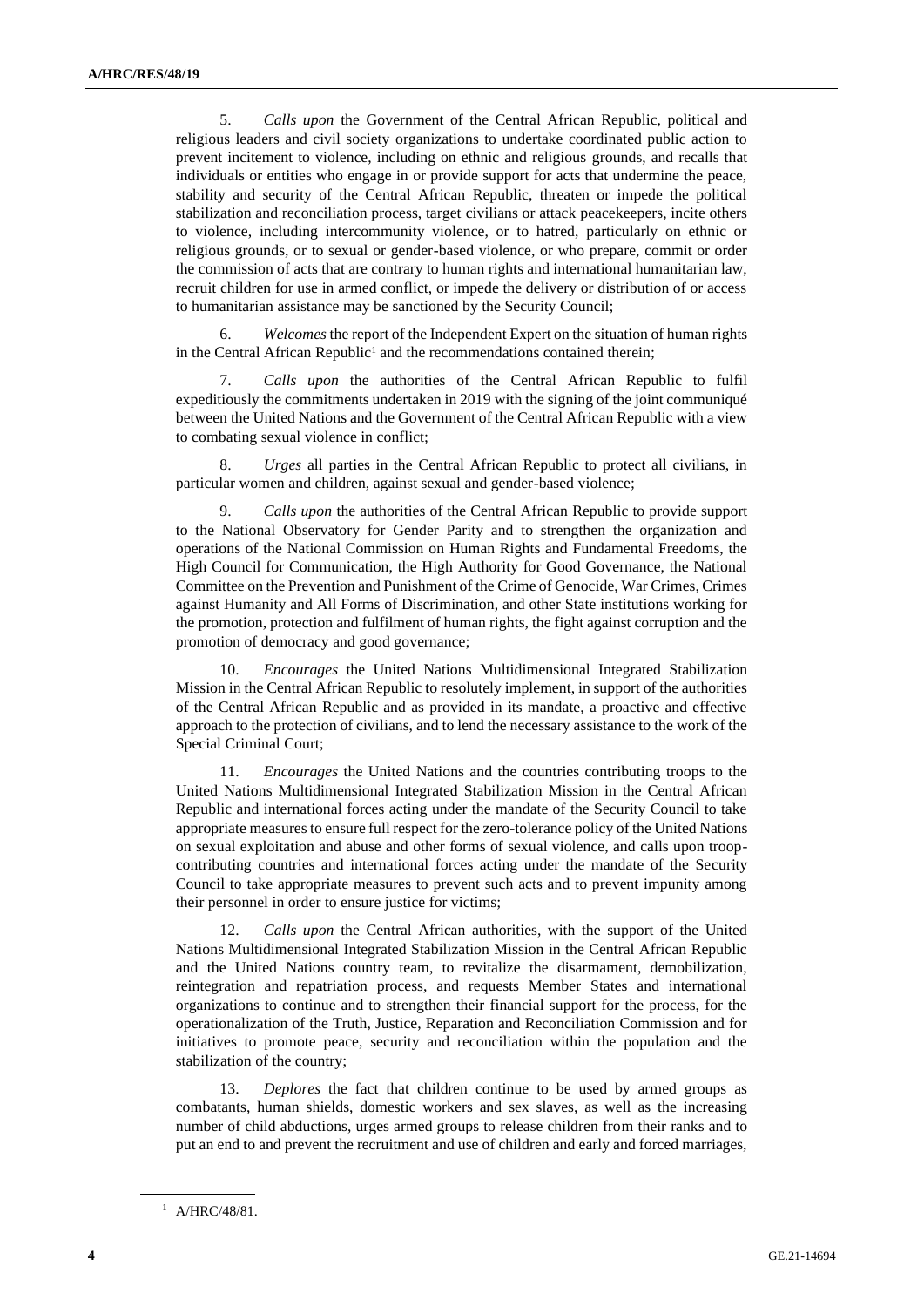and in this regard calls upon them to honour the commitments assumed by several of them under the Peace Agreement of 6 February 2019;

14. *Encourages* the Government of the Central African Republic to promptly adopt a national child protection plan and to consider ratifying the Optional Protocol to the Convention on the Rights of the Child on a communications procedure;

15. *Urges* all parties to protect and to regard as victims those children who have been released or otherwise separated from the armed forces and armed groups, and emphasizes the need to protect, release and reintegrate in a sustainable manner all children associated with the armed forces and armed groups and to implement rehabilitation and reintegration programmes that take into account the specific needs of girls, in particular those who have been victims of violence;

16. *Remains deeply concerned* about the extent of conflict-related sexual violence perpetrated by the parties to the conflict, in particular against women, girls and boys, encourages the national authorities and the Special Criminal Court to protect and support victims, recalls in this regard the establishment of the Joint Rapid Response Unit to Combat Sexual Violence against Women and Children, and calls upon the authorities of the Central African Republic to take further steps to provide it with the means necessary for its operation and to ensure, through the relevant services, the provision of psychotherapeutic and socioeconomic support to victims;

17. *Welcomes* the opening of an investigation by the International Criminal Court in September 2014 at the request of the authorities of the Central African Republic, focusing principally on war crimes and crimes against humanity committed since 1 August 2012, the arrest on 17 November 2018 of Alfred Yekatom, who was surrendered to the Court by the authorities of the Central African Republic, the arrest on 12 December 2018, by the authorities of France pursuant to an arrest warrant issued by the Court on 7 December 2018, of Patrice-Edouard Ngaïssona, senior leader and national general coordinator of the antibalaka, and the surrender of Mahamat Said Abdel Kani to the Court on 24 January 2021 by the authorities of the Central African Republic pursuant to an arrest warrant issued on 7 January 2019, and notes the opening of the trial of Alfred Yekatom and Patrice-Édouard Ngaïssona on 16 February 2021 and the mobilization of the population of the Central African Republic to follow it remotely;

18. *Urges* neighbouring States of the Central African Republic to cooperate in combating insecurity and the impunity of members of armed groups, including through cooperation with national and international courts and the Truth, Justice, Reparation and Reconciliation Commission;

19. *Welcomes* the efforts of the authorities of the Central African Republic that led to the operationalization of the Special Criminal Court with competence in respect of serious violations of human rights and violations of international humanitarian law, and encourages the Government of the Central African Republic, with support from the international community, to continue its cooperation with the Special Prosecutor of the Court so that those responsible for international crimes, regardless of their status or their affiliation, are identified, arrested and brought to justice without delay;

20. *Calls upon* the authorities of the Central African Republic to strengthen the financial and human resources allocated for the purpose of re-establishing the effective authority of the State over the entire country by continuing to redeploy the State administration, particularly in the areas of criminal justice and prison administration, in the provinces with a view to combating impunity and ensuring stable, responsible, inclusive and transparent governance at the national and local levels;

21. *Urges*the authorities of the Central African Republic to implement the national strategy for the protection of victims and witnesses involved in judicial proceedings and to establish appropriate programmes to provide victims of violations and their families with material and symbolic reparations, at both the individual and collective levels;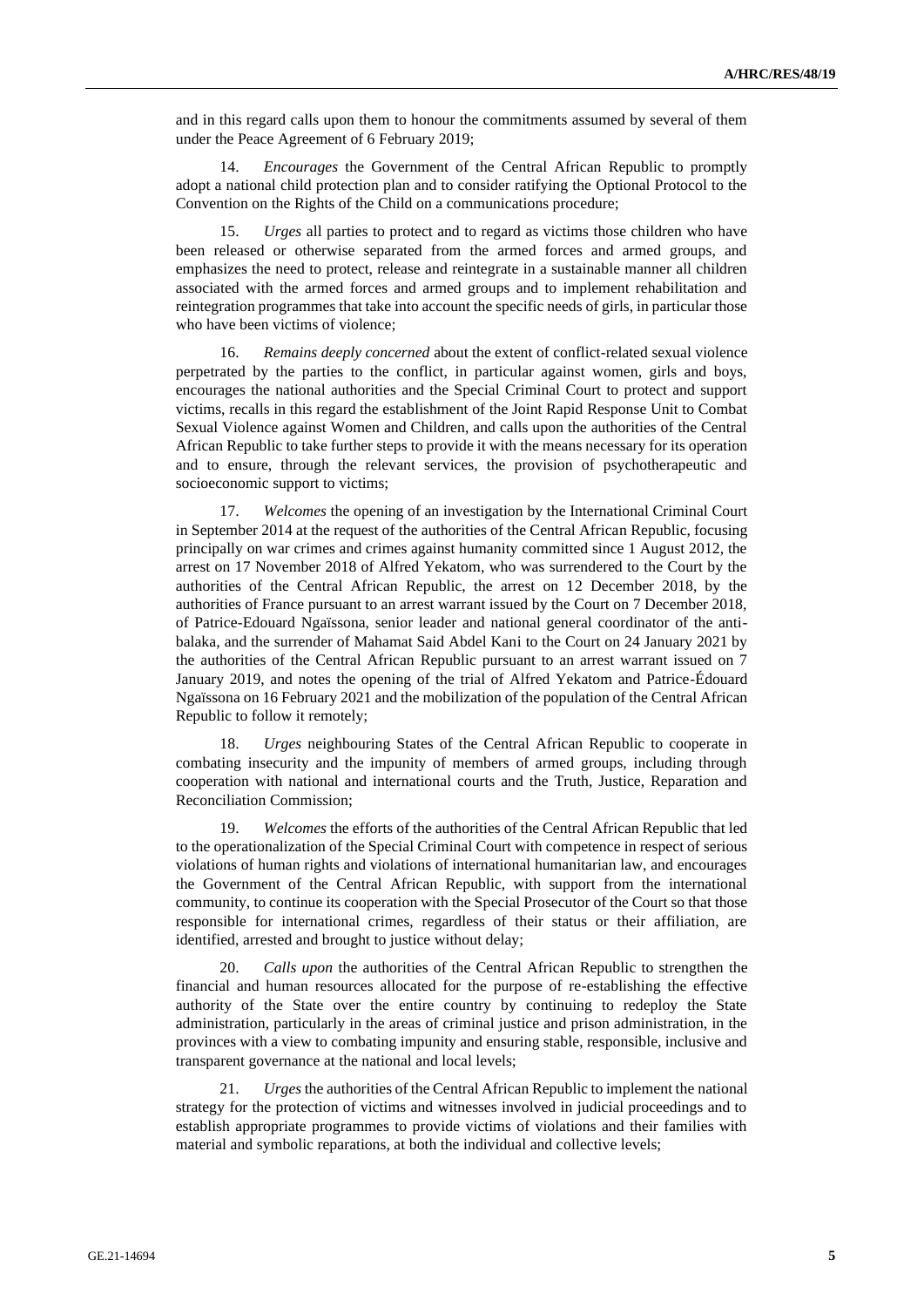22. *Encourages* the authorities to fully implement security sector reform in order to establish multi-ethnic, professional, representative and well-equipped national defence and internal security forces, and recalls that these forces must respect the principles of accountability and the rule of law in order to win and retain the trust of local communities, including by ensuring that candidates for recruitment are subject to appropriate vetting and background checks, particularly with regard to respect for human rights;

23. *Invites* the United Nations Multidimensional Integrated Stabilization Mission in the Central African Republic to continue to apply a policy of due diligence in the field of human rights so as to ensure oversight and accountability in relation to the conduct of the national security forces and other security personnel, and to continue to publish reports on the situation of human rights in the Central African Republic in order to enable the international community to monitor the situation;

24. *Stresses* the need for effective access to health care, the need for the effective functioning of schools and vocational training centres whose premises are occupied by armed groups and security personnel or have been destroyed or damaged because of the conflict, the need for access to sanitation and drinking water in places where storage, treatment and distribution facilities have deteriorated as a result of the conflict, the need for the resumption of agropastoral activities disrupted by insecurity and the COVID-19 pandemic, the need to register births and civil status, and the need to ensure the provision of local justice services in the context of the inadequate restoration of State authority, and requests the partners of the Central African Republic to help the country to meet these challenges;

25. *Requests* States Members of the United Nations and international and regional organizations to provide urgent support to local populations in response to the food insecurity affecting nearly 57 per cent of the population by supporting humanitarian assistance and stabilization efforts, while expanding the role of the Economic Community of Central African States in peace efforts and cross-border issues, including the seasonal migration of animals;

26. *Requests* the international community to enhance its support for the fight against the COVID-19 pandemic in the Central African Republic in order to prevent the health crisis from turning into a social, economic and humanitarian crisis that could lastingly undermine the results achieved in several areas, in particular the progress made on priorities such as the mechanisms implementing the Peace Agreement of 6 February 2019, the normative framework, efforts to combat impunity and reconciliation mechanisms at the local level;

27. *Urges* the authorities of the Central African Republic to provide the Truth, Justice, Reparation and Reconciliation Commission with all appropriate means for the effective fulfilment of its mandate, including with respect to the fight against impunity and the promotion of reparation and guarantees of non-repetition, complementing the Special Criminal Court and the ordinary courts;

28. *Also urges* the authorities of the Central African Republic to continue inclusive efforts for the effective implementation of transitional justice mechanisms, with the support of the United Nations Multidimensional Integrated Stabilization Mission in the Central African Republic and other international partners;

29. *Stresses* the need to involve all sectors of Central African civil society and to promote the full and effective participation of victims, women and young people in the dialogue between the authorities of the Central African Republic and the armed groups within the framework of the African Initiative for Peace and Reconciliation in the Central African Republic and its road map, which is the main framework for a political solution in the Central African Republic, as well as the need to coordinate the peace process with transitional justice in order to facilitate national reconciliation;

30. *Strongly encourages* the authorities of the Central African Republic to expedite the holding of the national republican dialogue, the organizational committee for which has just been established;

31. *Remains concerned* about the surge in the number of children recruited by armed groups, calls for the establishment and implementation of socioeconomic reintegration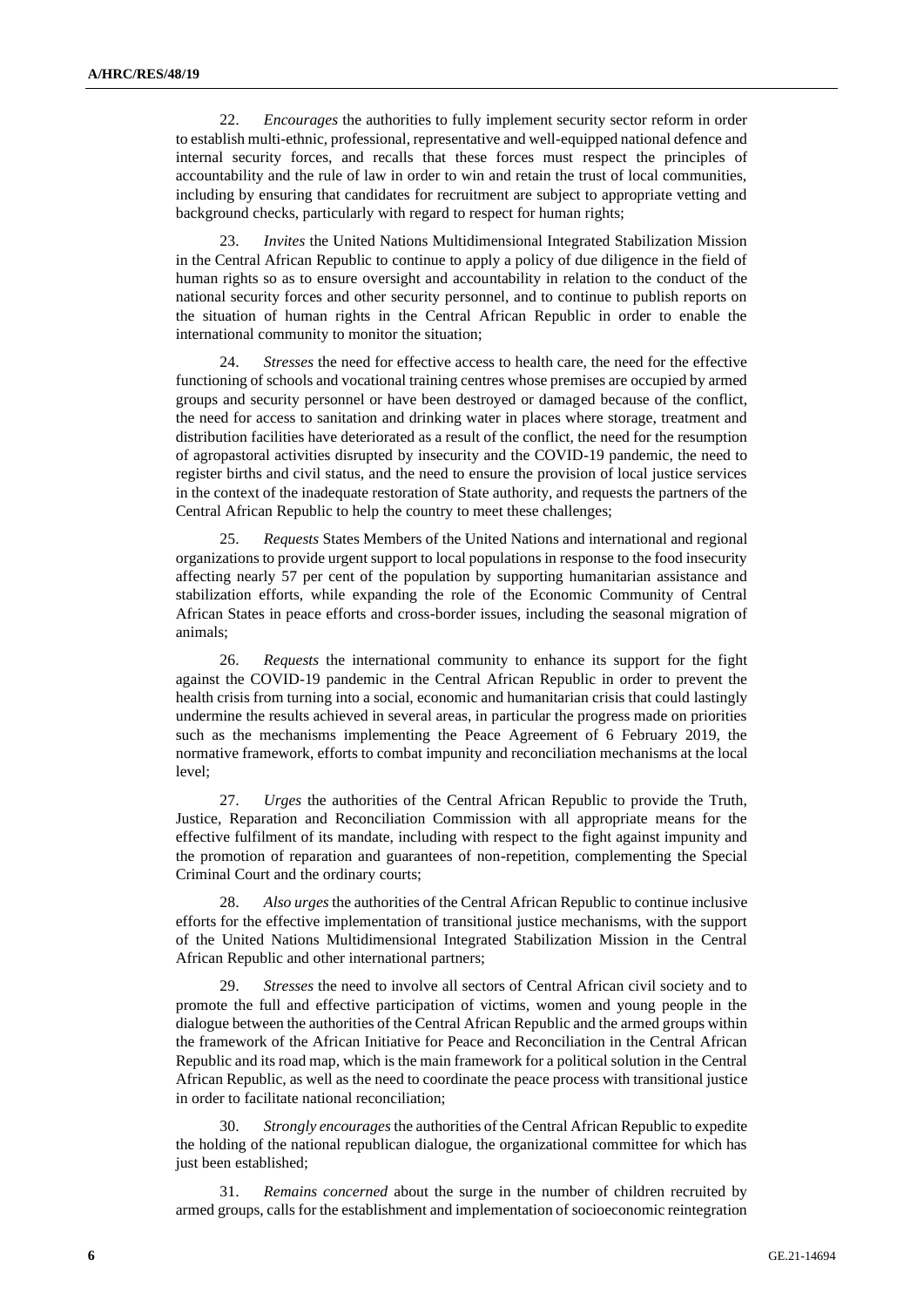and psychological support programmes for minors who are victims of the six most serious violations suffered by children in armed conflict, encourages greater advocacy to improve the protection of children in armed conflict, including by taking account of the specific needs of girls, and calls upon armed groups to put an end to such serious violations and abuses and upon the authorities of the Central African Republic to prevent them by enforcing the Child Protection Code;

32. *Remains deeply concerned* about the conditions in which displaced persons and refugees are living, and encourages the international community to support the national authorities and host countries to ensure appropriate protection and support for victims of violence, in particular women, children and persons with disabilities;

33. *Calls upon* the national authorities to protect and promote the right to freedom of movement for all, including internally displaced persons, without distinction, and to respect their right to choose their place of residence, to return home or to seek protection elsewhere;

34. *Encourages* States Members of the United Nations, within the framework of international cooperation, the relevant United Nations bodies, international financial institutions and other international organizations concerned, and also donors, to provide the Central African Republic with technical assistance and capacity-building in order to assist it in promoting respect for human rights and undertaking reform of the justice and security sectors, and to stand ready to respond to the urgent needs and priorities identified by the Central African Republic;

35. *Decides* to renew, for one year, the mandate of the Independent Expert on the situation of human rights in the Central African Republic, which is to assess, monitor and report on the situation with a view to making recommendations relating to technical assistance and capacity-building in the field of human rights;

36. *Requests* the Independent Expert to pay particular attention to violations of human rights and international humanitarian law alleged to have been committed by all parties to the conflict;

37. *Requests* all parties to cooperate fully with the Independent Expert in carrying out his mandate;

38. *Decides* to organize, at its forty-ninth session, a high-level interactive dialogue to assess developments in the situation of human rights on the ground, placing special emphasis on the reconciliation process and the implementation of guarantees of nonrepetition, including through the effective fulfilment of the mandate of the Truth, Justice, Reparation and Reconciliation Commission, with the participation of the Independent Expert and representatives of the Government of the Central African Republic, the United Nations, the African Union, the Truth, Justice, Reparation and Reconciliation Commission and civil society;

39. *Requests* the Independent Expert to work closely with the United Nations Multidimensional Integrated Stabilization Mission in the Central African Republic and United Nations bodies, particularly in the area of transitional justice;

40. *Also requests* the Independent Expert to work closely with all United Nations bodies, the African Union and the Economic Community of Central African States, as well as with other relevant international organizations, Central African civil society and all relevant human rights mechanisms;

41. *Further requests* the Independent Expert to work closely with the Special Representative of the Secretary-General on Sexual Violence in Conflict and the Special Representative of the Secretary-General for Children and Armed Conflict;

42. *Requests* the Independent Expert to provide an oral update on his report on technical assistance and capacity-building in the field of human rights in the Central African Republic to the Human Rights Council at its fiftieth session and to submit a written report to the Council at its fifty-first session;